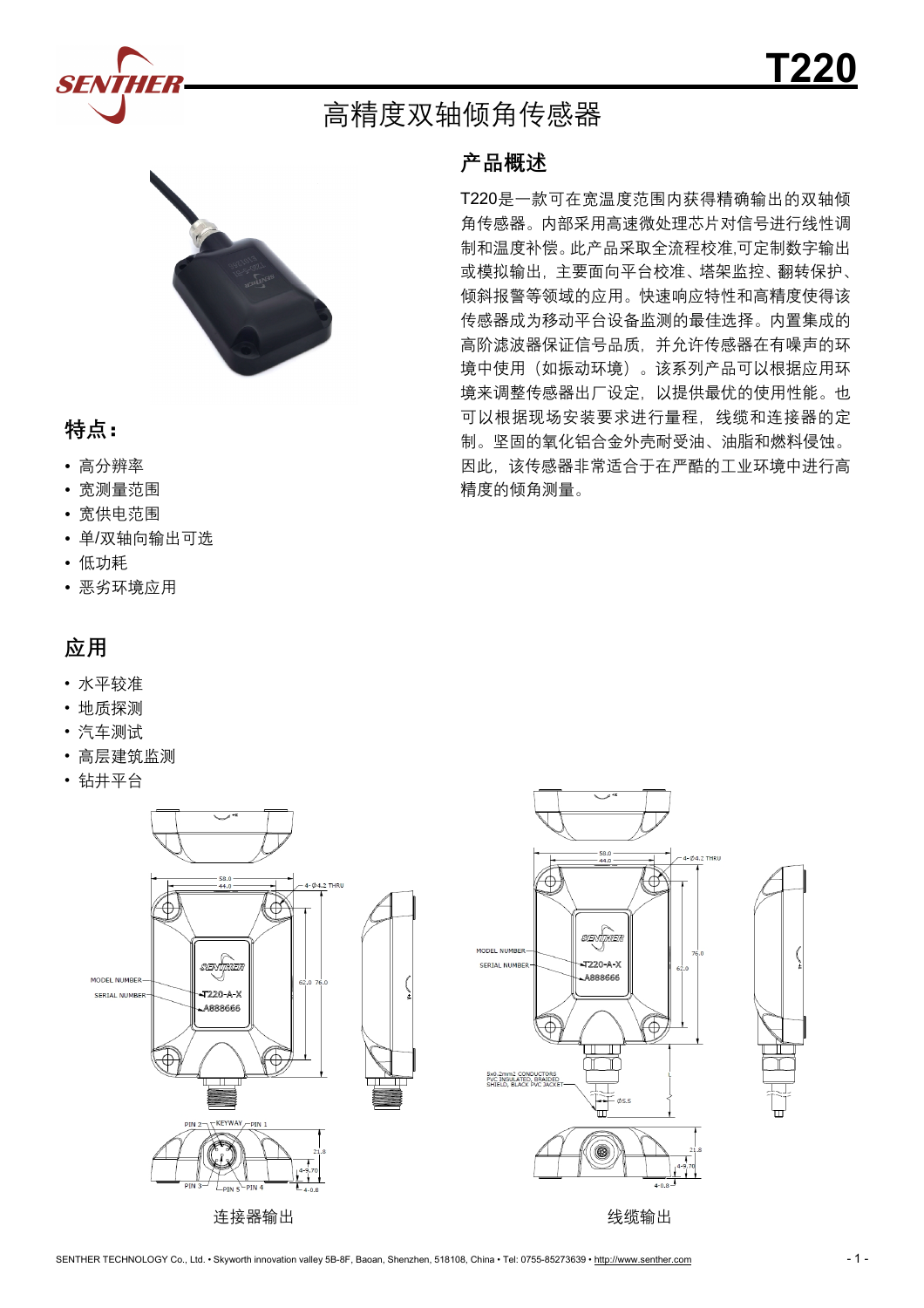

除非有特别说明,下列参数典型值均在@24°C (+75°F), 12Vdc供电,<1Hz的条件下测得。

| 性能参数                                  | 规格要求                      | 单位                        |
|---------------------------------------|---------------------------|---------------------------|
| 测量范围                                  | ±5/10/15/30/45/60/90      | $\circ$                   |
| 测量精度                                  | $±0.05@-30°\sim30°$       | $\circ$                   |
| $(-20^{\circ}$ C TO +60 $^{\circ}$ C) | $±0.15@-80°\sim80°$       |                           |
|                                       | $±0.50@-90°\sim90°$       |                           |
| 零点温漂 (-40°C TO +85°C)                 | 0.0011                    | $^{\circ}$ / $^{\circ}$ C |
| 分辨率                                   | 0.01                      | $\circ$                   |
| 输出带宽                                  | 2/5/10/50/100, DEFAULT 10 | Hz                        |
| 刷新频率                                  | <b>200 MAX</b>            | Hz.                       |
| 非线性                                   | $\pm 0.03$                | $\circ$                   |
| 输出电压范围                                | $0.5 - 4.5$               | V                         |
| 输出电流范围                                | $4 - 20$                  | mA                        |
| 重复精度                                  | ±0.02                     | $\circ$                   |
| 冲击极限                                  | 1000                      | g                         |

| 电气性能参数         | 规格要求                   | 单位          |
|----------------|------------------------|-------------|
| 供电电压           | 9 to 36                | Vdc         |
| 绝缘电阻 (@100Vdc) | >100                   | MΩ          |
| 上电时间           | < 100                  | <b>mSEC</b> |
| 操作温度           | $-40$ to $+85$         | °C          |
| 电磁兼容           | EN61000/GBT17626       |             |
| 防护等级           | <b>IP67</b>            |             |
| 外壳材料           | 黑色氧化铝合金                |             |
| 连接器(适用时)       | M12X1.0, 5-PINS SOCKET |             |
| 平均故障间隔时间 MTBF  | 10                     | 年           |
| 重量 (不含线缆)      | $<$ 200                | Gram        |

| 连接类型             | A             | B              | <b>B1</b>      | C          | C1              | D            | E                    | F   |
|------------------|---------------|----------------|----------------|------------|-----------------|--------------|----------------------|-----|
|                  | <b>RS232</b>  | <b>RS485</b>   | <b>RS485</b>   | <b>CAN</b> | <b>CAN OPEN</b> | SWITCH ALARM | 电压                   | 电流  |
| PIN <sub>1</sub> | 电源正           | 电源正            | 电源正            | 电源正        | 电源正             | 电源正          | 电源正                  | 电源正 |
| PIN <sub>2</sub> | 电源地           | 电源地            | 电源地            | 电源地        | 电源地             | POWER/信号地    | 电源地                  | 电源地 |
| PIN <sub>3</sub> | <b>TXD</b>    | <b>RS485-A</b> | <b>RS485-A</b> | CAN-H      | CAN-H           | CONTROL 电源正  | <b>V<sub>x</sub></b> | Ix  |
| PIN <sub>4</sub> | <b>RXD</b>    | <b>RS485-B</b> | <b>RS485-B</b> | CAN-L      | CAN-L           | X 轴阈值报警      | Vy                   | Iy  |
| PIN <sub>5</sub> | 信号地           | 信号地            | 信号地            | 信号地        | 信号地             | Y轴阈值报警       | 信号地                  | 信号地 |
| 通讯协议             | <b>MODBUS</b> | <b>MODBUS</b>  | 定制             | 定制         | <b>CAN OPEN</b> |              |                      |     |

# 输出接口**/**代码 **X**